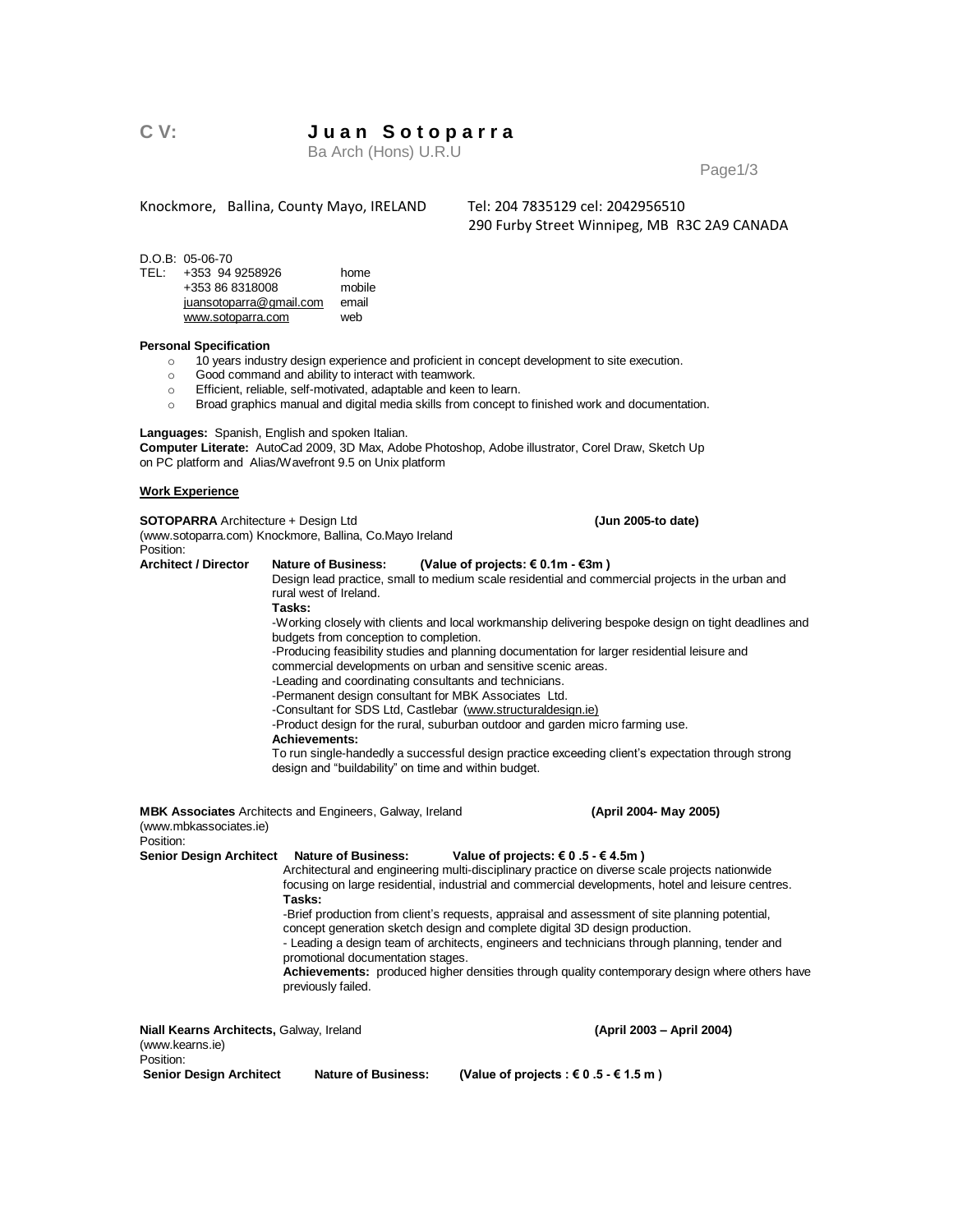|                         |                                                                                                                      | page 2/3                                                                                                                                                                                                                                                                                                                                                                                                                                                                                              |  |
|-------------------------|----------------------------------------------------------------------------------------------------------------------|-------------------------------------------------------------------------------------------------------------------------------------------------------------------------------------------------------------------------------------------------------------------------------------------------------------------------------------------------------------------------------------------------------------------------------------------------------------------------------------------------------|--|
|                         | and government institutional buildings, city centre bars and nite-clubs.<br>completion and certification.            | Long established design lead architectural practice; focused on public funded projects, schools,<br>Residential and commercial mixed developments in suburban areas, from initial conception to                                                                                                                                                                                                                                                                                                       |  |
|                         | Tasks:<br>execution and culmination of projects.<br>design approach to architecture can deliver beyond the expected. | -Working as part of a design team given full responsibility for projects from the brief inception<br>through planning and all design subsequent stages, coordinating consultants and suppliers for the<br>-Produce 3D Imaging (Sketch up) of the project for presentation to the public and clients<br>Graphic and oral exposition of projects to local authorities and prospective clients<br>Achievements: convinced conservative clients and urban planning authorities that a contemporary        |  |
| Position:               | <b>MBK Associates,</b> Architects and Engineers, Galway, Ireland                                                     | (April 2001- May 2003)                                                                                                                                                                                                                                                                                                                                                                                                                                                                                |  |
| <b>Design Architect</b> | <b>Nature of Business:</b>                                                                                           | (Value of projects : € 0.5 - € 2.5m)                                                                                                                                                                                                                                                                                                                                                                                                                                                                  |  |
|                         | Tasks:<br>architect instructions and planning drawings.<br>clients in a very competitive market.                     | Architectural and engineering multi-disciplinary practice on diverse scale projects nationwide focusing<br>on large residential, industrial and commercial developments, hotel and leisure centres.<br>-Design residential and commercial schemes as part of a team, producing sketch design from lead<br>-3D imaging using 3D max and Photoshop to create promotional material for estate agents<br>Achievements: Multi-tasked in a very busy atmosphere delivering quality design solutions for our |  |
| Position:               | <b>JDI Galway Ltd</b> , Galway, Ireland (no longer in business)                                                      | (April 2000-April 2001)                                                                                                                                                                                                                                                                                                                                                                                                                                                                               |  |
|                         | Architectural Illustrator: Nature of Business:                                                                       |                                                                                                                                                                                                                                                                                                                                                                                                                                                                                                       |  |
|                         | Task:                                                                                                                | 3D computer modelling, illustration and animation of architectural projects. Industrial design,<br>mechanical engineering, advertisements and art projects, photomontages and visualizations in context                                                                                                                                                                                                                                                                                               |  |
|                         | our modelling packages were experiencing technical problems                                                          | To work with architects from various practices and process documentation of their projects to produce<br>detailed 3D Digital models and photorealistic renderings using Alias Wavefront and Photoshop<br>Achievements: To been able to produce final images using only illustration skills in Photoshop when                                                                                                                                                                                          |  |
| Position:               | Elisana Rubio Architects and Design, Caracas, Venezuela                                                              | (Jan1996-Oct 2000)                                                                                                                                                                                                                                                                                                                                                                                                                                                                                    |  |
| <b>Architect</b>        | <b>Nature of Business:</b><br>agencies keeping an articulated corporate image throughout.<br>Tasks:                  | City practice focuses on interior architecture and design for corporate client's offices, retail units and                                                                                                                                                                                                                                                                                                                                                                                            |  |

Architectural design and illustration including interior design for corporate clients; EMI Records, Movilnet, Sincor, Netcom, Ericsson, Boc Gas, Timberland and Macleod Dixon in compliance with specific corporate image guidelines.

Office furniture design, office planning and general interior design projects; retail, office and bars.

**Acarigua Araure Museum of Modern Art**, Acarigua, Venezuela **(1996-2000)**

| Acarigua Araure Museum of Modern Art, Acarigua, Venezuela |
|-----------------------------------------------------------|
| Position:                                                 |
| Design Consultant (part time)                             |

# **Nature of Business:**

Design team member commissioned to Renovated and Convert a former dance hall and social club premises in the heart of Acarigua to bring national and international contemporary art expression to this region of Venezuela.

**Tasks:**

To assist French architect Phillipe de Potestad in generating the proposal for the Museum extension.